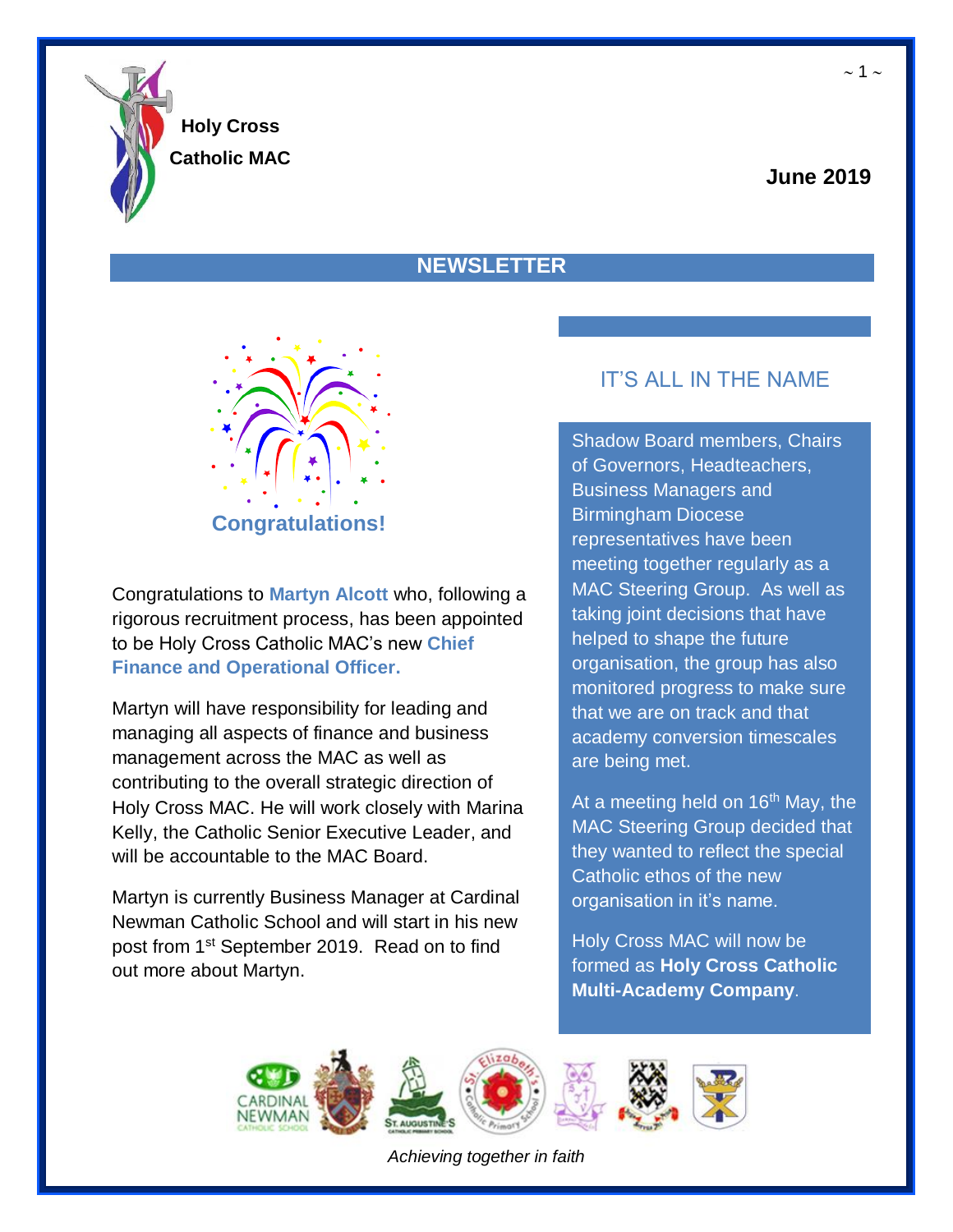

## **Meet the MAC's Chief Finance and Operating Officer (CFOO)**

I am delighted to have been appointed as the new Chief Finance and Operations Officer (CFOO) for Holy Cross Catholic MAC. I am very much looking forward to being part of the creation and establishment of the new MAC. It's a great opportunity to bring together 7 schools with a common goal of providing a consistently outstanding



(from 1st September 2019)

Catholic education for all our students across all ages 3 to 19.

The role of the CFOO is to ensure that the new MAC is compliant with legal requirements in respect of all accounting processes and practices, public sector finances, HMRC regulations and the Academies Finance Handbook. I will also have oversight of the other non-teaching functions within the MAC such as Human Resources, Health and Safety, Premises/Estates Management, ICT Management, Publicity, Community Use, Capital Projects and General Administration.

I have been Business Manager at Cardinal Newman Catholic School for five years and am currently working with colleagues from other HCCMAC schools on the formation of the new MAC. During my time at Cardinal Newman Catholic School we have spent almost £3,000,000 making significant improvements to the school site funded in part by almost  $£1,500,000$  in successful funding applications. The most significant project was to turn the derelict swimming pool into the new Pope Francis Hall, but we have also completely refurbished the changing rooms, pupil toilets, and Canon Diamond Theatre. Furthermore, the investment has improved the infrastructure of the school refurbishing all roofs and replacing all boilers.

I have now worked in Education Business Management at Senior Leadership level for 15 years following a successful 17-year career in commerce and industry where I was the Operations Manager for the UK subsidiary of a large multi-national company. I am a founding Fellow of the Institute of School Business Leadership, and hold a Masters Degree level qualification in School Operational and Financial Leadership. I am a Member and Vice-Chair of Hall Green Academy in Birmingham and have been on the board for over 13 years.

In my spare time I follow non-league football and am a former Vice-Chairman of Moor Green Football Club who later merged with Solihull Borough FC to form Solihull Moors FC.



*Achieving together in faith*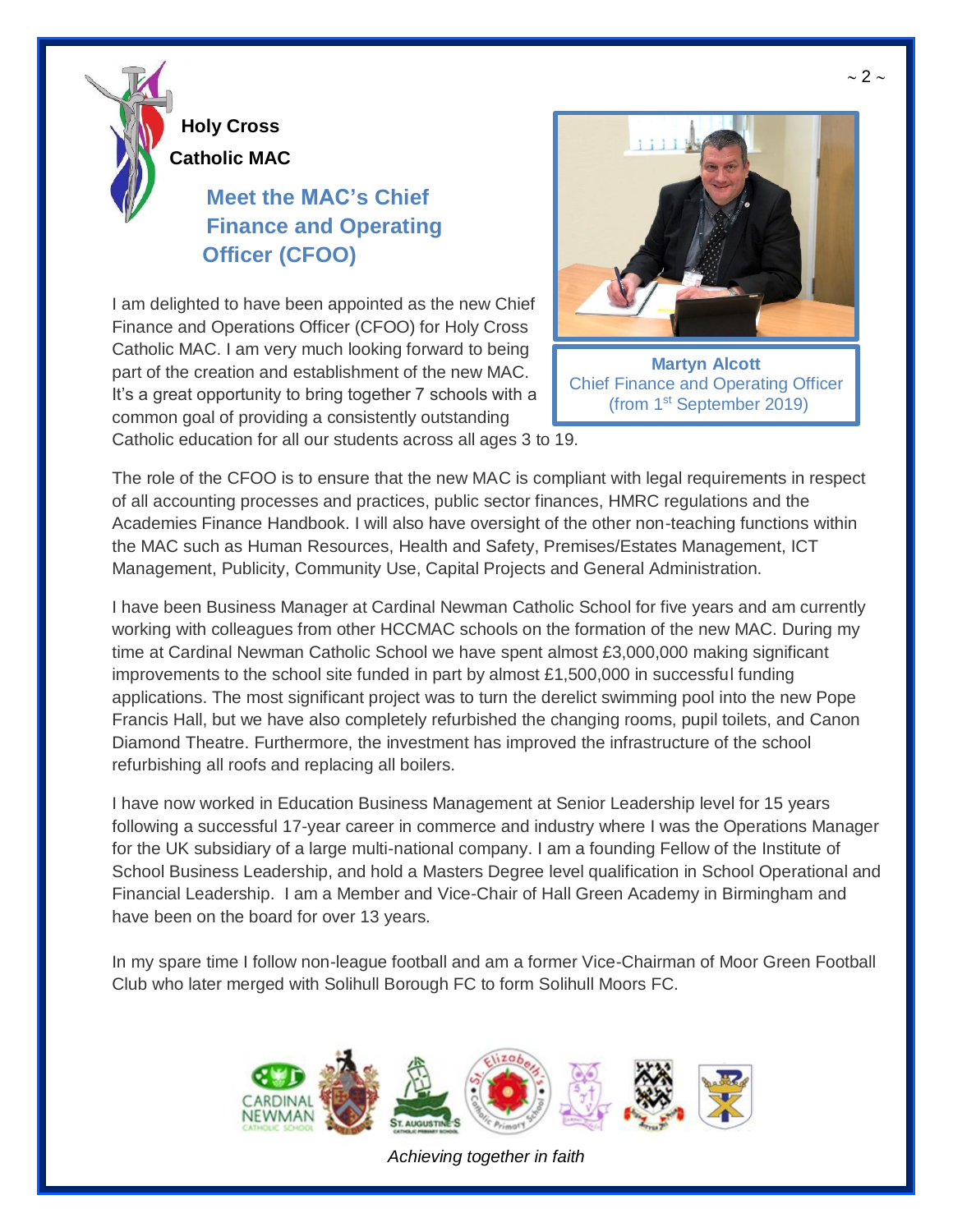





# **More congratulations!**

This time, our congratulations go to **Emma French** who has been appointed as **Acting Headteacher** at Cardinal Newman Catholic School.



**Emma French** Acting Headteacher at Cardinal Newman Catholic School (from 1st September 2019)

.

I am thrilled to be taking on the role of Acting Headteacher from September 2019 at Cardinal Newman Catholic School. I feel very privileged to have been the Deputy Headteacher for the last five years at the school and look forward to building on our successes and future collaborations with the other schools in the Holy Cross MAC.

I have worked in education for over 20 years and have had the opportunity of teaching at both primary and secondary schools. I was fortunate enough to work, many years ago, at both St Elizabeth's and Sacred Heart Roman Catholic Primary Schools in Coventry and, having made the move to secondary education I am delighted to once again have the opportunity to work closely with primary colleagues.

It is an exciting time for education with the launch of the new Ofsted framework and all the challenges that this can bring. I am confident by working collaboratively within the MAC we can face these challenges together and ensure that the educational provision and spiritual faith journey our students receive is one that is both outstanding and fulfilling.



*Achieving together in faith*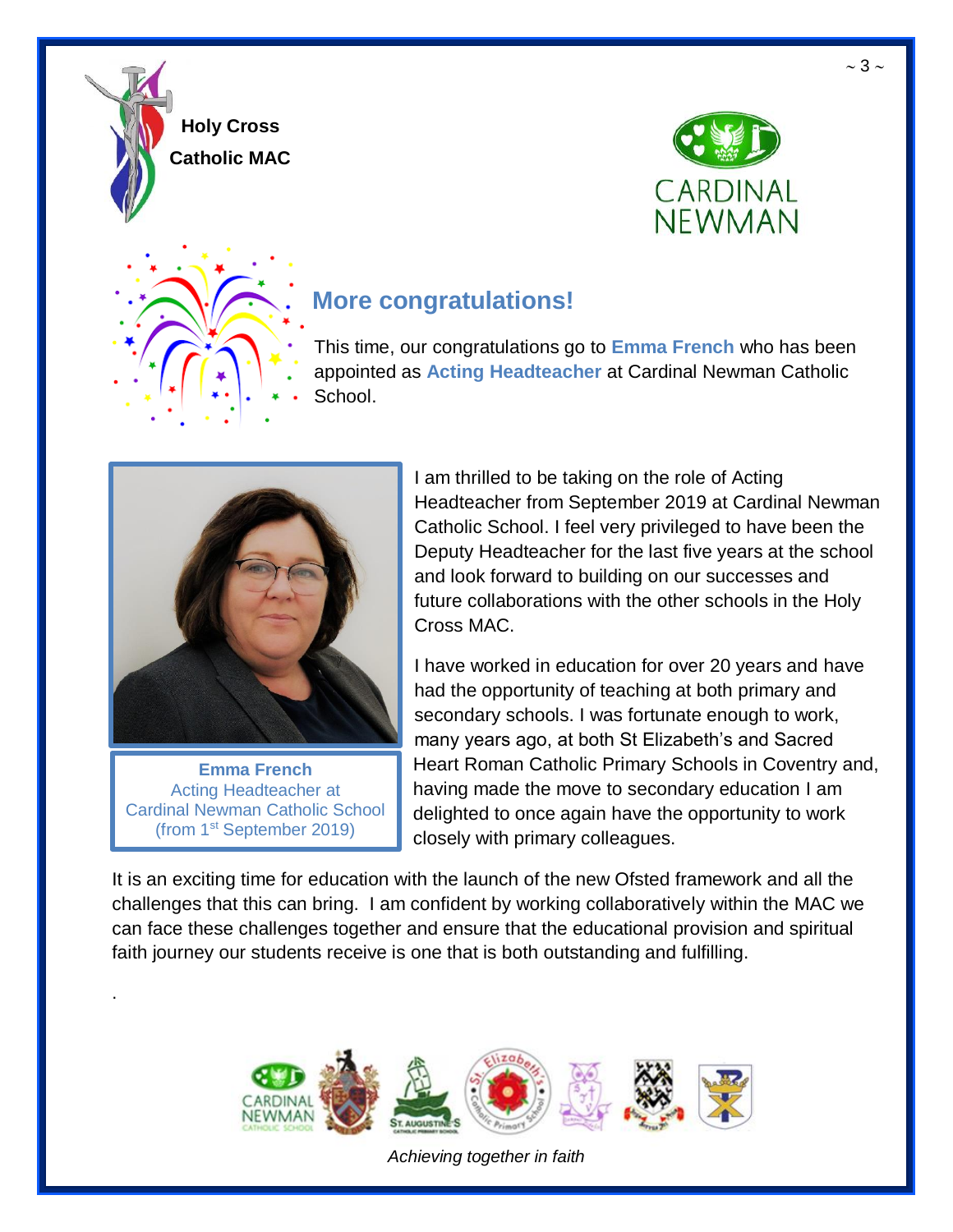

# **Spotlight on Schools**



The most important thing about Holy Cross MAC is the family of schools who are working together to deliver an excellent Catholic education. This month's spotlight includes St Elizabeth's Catholic Primary School which has places for 240 pupils and is located on St Elizabeth's road in the heart of Foleshill Ward.

St Elizabeth's is truly a special place, a happy place where staff, parents, governors and children work in harmony together. The school has developed an individual identity since its creation over 100 years ago which combines the best of traditional educational values with a modern vibrant vision.

At St Elizabeth's we pride ourselves on celebrating the cultural diversity of our locality. We are a school community in which all children are welcomed and valued as unique members of God's family, a family of different faiths and backgrounds living, loving and learning together joyfully following in the footsteps of Jesus Christ.



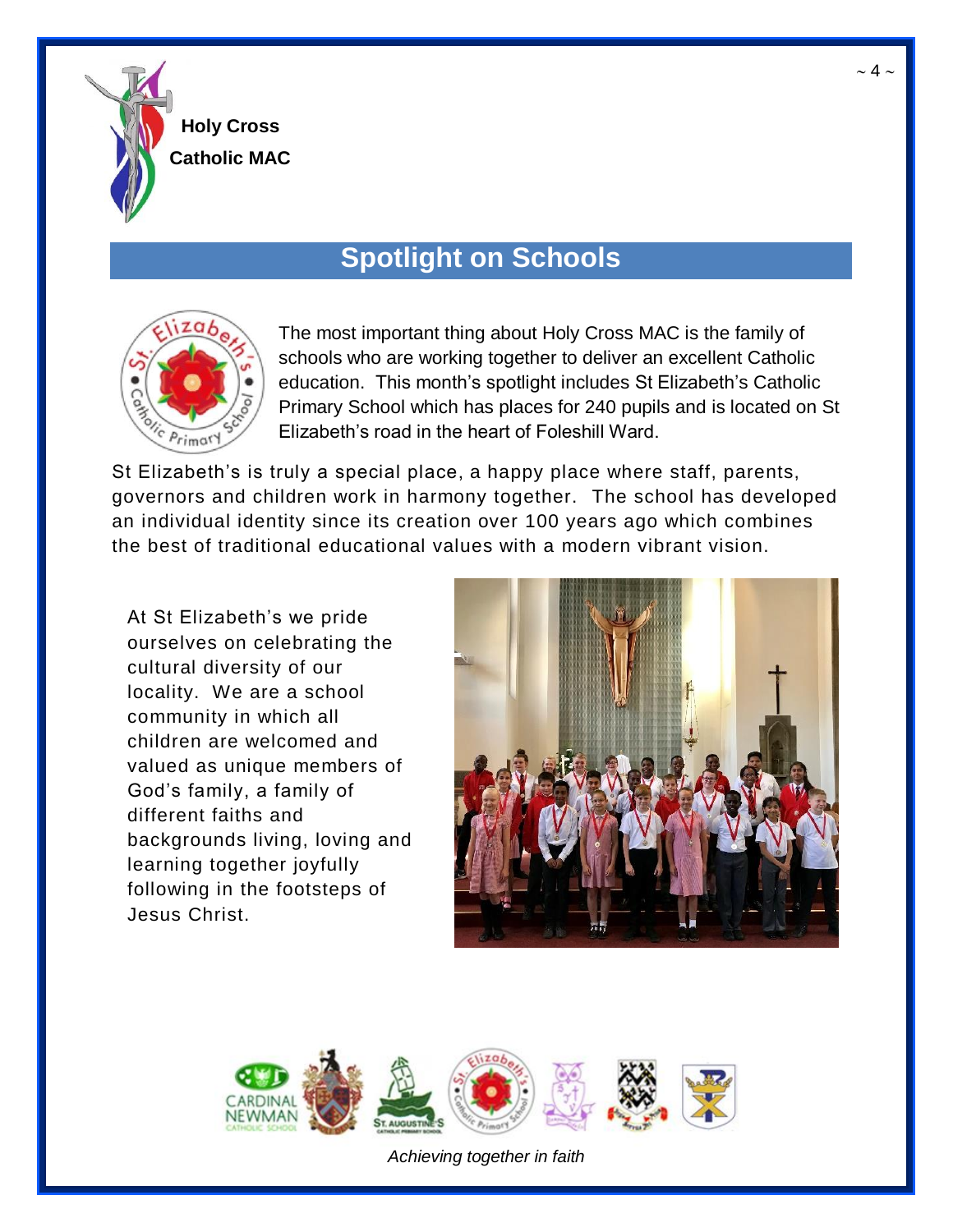



Central to our philosophy are the values and virtues Christ taught us through the Gospels, these values run through every aspect of school life like a golden thread, intertwined and bound throughout all of our relationships and the experiences we provide for our children. Our reliance on these values ensures the spiritual formation of every member of our school family .



We aim to provide a rich and diverse curriculum that develops our children morally and socially as well as academically. Children leave St Elizab eth's as faithful, aspirational, responsible and resilient young people ready to make positive contributions to the wider communities in which they live .

At St Elizabeth's we take enormous pride in knowing all of our children and families very well. We are fully committed to ensuring that each child is offered the finest start to their education in a stimulating, caring and loving environment, an environment which influences a lifelong love of learning a nd one in which our children thrive and live life to the full .



*Achieving together in faith*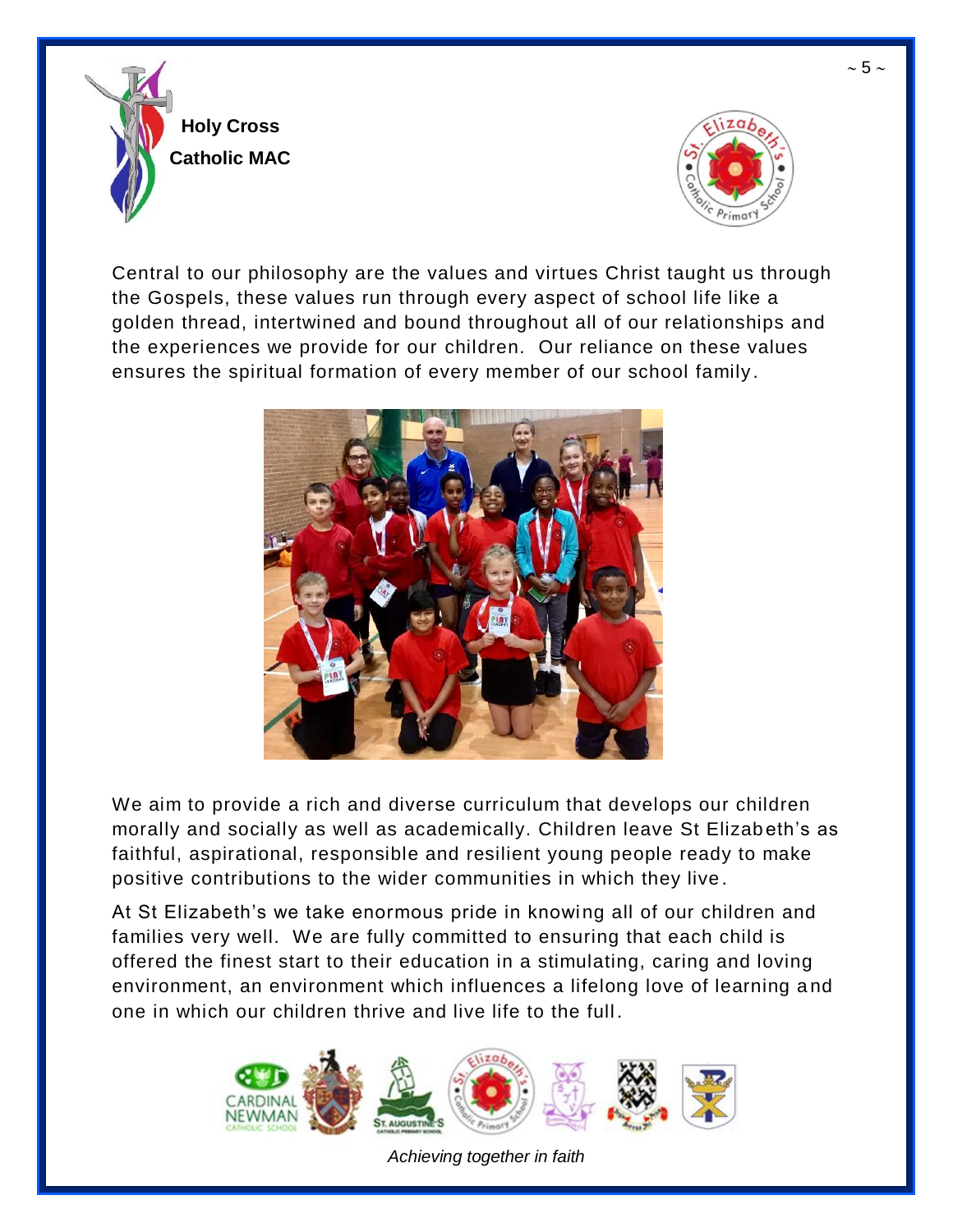

Cardinal Newman Catholic School is the second of our Spotlight schools this month. The school is located in Sandpits Lane in the north of the City providing places for around 1300 pupils aged 11 to 18.

Our school is named after one of England's foremost Catholics, the Blessed John Henry Newman and we are very proud to be associated with his love of learning and his strong commitment to providing the best pastoral support for those in his care.



Our mission statement "Knowledge through the light of faith" is at the heart of all we do and we endeavour to make known to every student that they are made for greatness because they are a child of God and are uniquely created and loved by God.

Every student is called to live out the gospel values by loving God, others and themselves and by being prepared to always do their best and be the best person they can be.



We insist on the highest standards of behaviour, uniform, attitude to learning and respect for one another and the environment. By providing a traditional, yet broad and balanced curriculum for all our students regardless of ability and background, we are able to recognise and develop individual talents and interests including academic, creative and sporting provision that is appropriate for every child from our special needs students to our Oxbridge applicants.

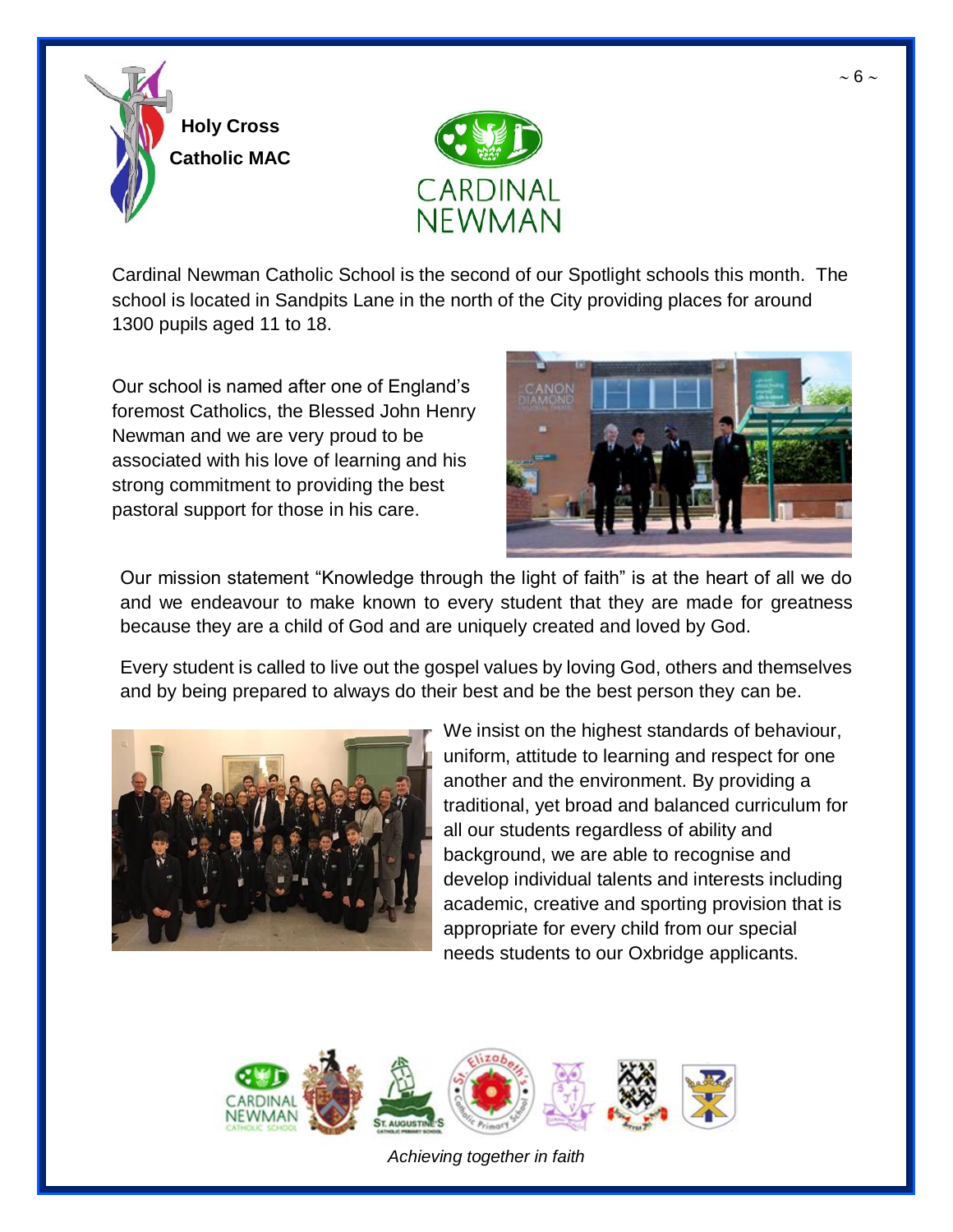

We also have a varied extra-curricular activities programme that includes a wide variety of clubs as well as day and residential visits to enhance each student's learning experience.



We are blessed to have an amazing staff who work tirelessly for our students so that they are given every opportunity to fulfil their true potential and we pride ourselves on excellent relationships, where we work together to form a happy, loving and caring Community, based on clear boundaries, accepted values and high expectations.

We are very proud of our successes and our GCSE results in 2018 placed us as one of the highest performing secondary schools in both the Diocese and Coventry Local Authority. As we prepare for the  $50<sup>th</sup>$  anniversary of the opening of our wonderful school in September 1969 we are determined to continue to improve to meet the needs of our students in an ever-changing world and we are confident that we will achieve our vision, which is simple: to become an outstanding catholic school in all we do.

At Cardinal Newman School we want for your child exactly what you want as parents – the best and nothing but the best.

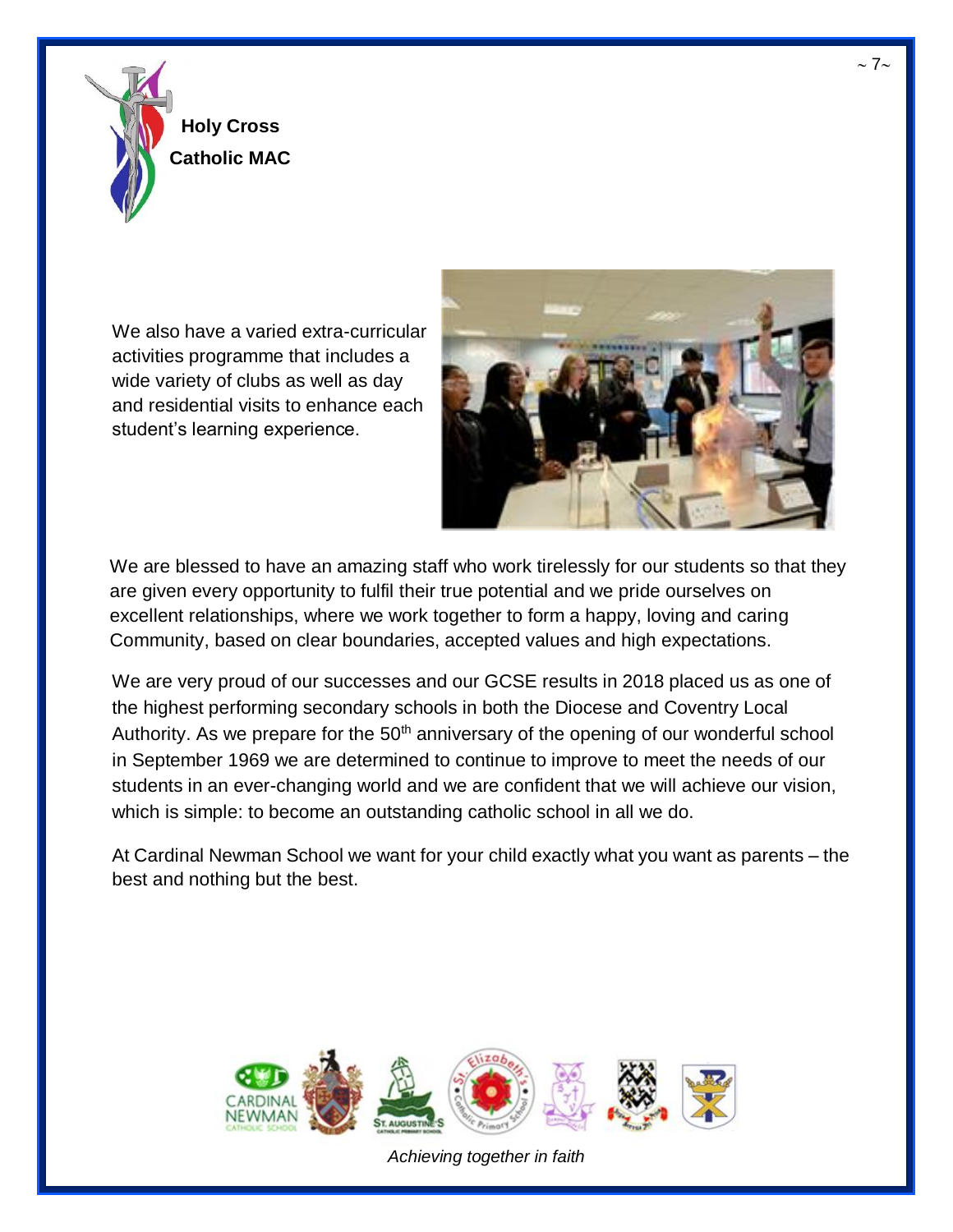

# **Next Steps**

## **Transfer of Undertakings (Protection of Employment) Regulations 2006**

## **TUPE**

This month we will be talking to staff about what converting to Academy status will mean for them.

TUPE applies where either part or all of an organisation's processes and staff are transferred over to a new employer.

In our case the employer will change from the individual school governing bodies to Holy Cross Catholic MAC.

All staff will transfer across on their existing terms and conditions and these are protected under TUPE legislation.

Because there are no proposed changes to terms and conditions there is no requirement to formally consult with staff or their representatives and they will be informed by letter of the change of employer.

However, Chairs of Governors, Headteachers and Shadow Board members are keen to provide opportunities for staff to hear about the new organization and to have any questions answered.

Each school will be arranging staff briefings before the end of the month.



*Achieving together in faith*